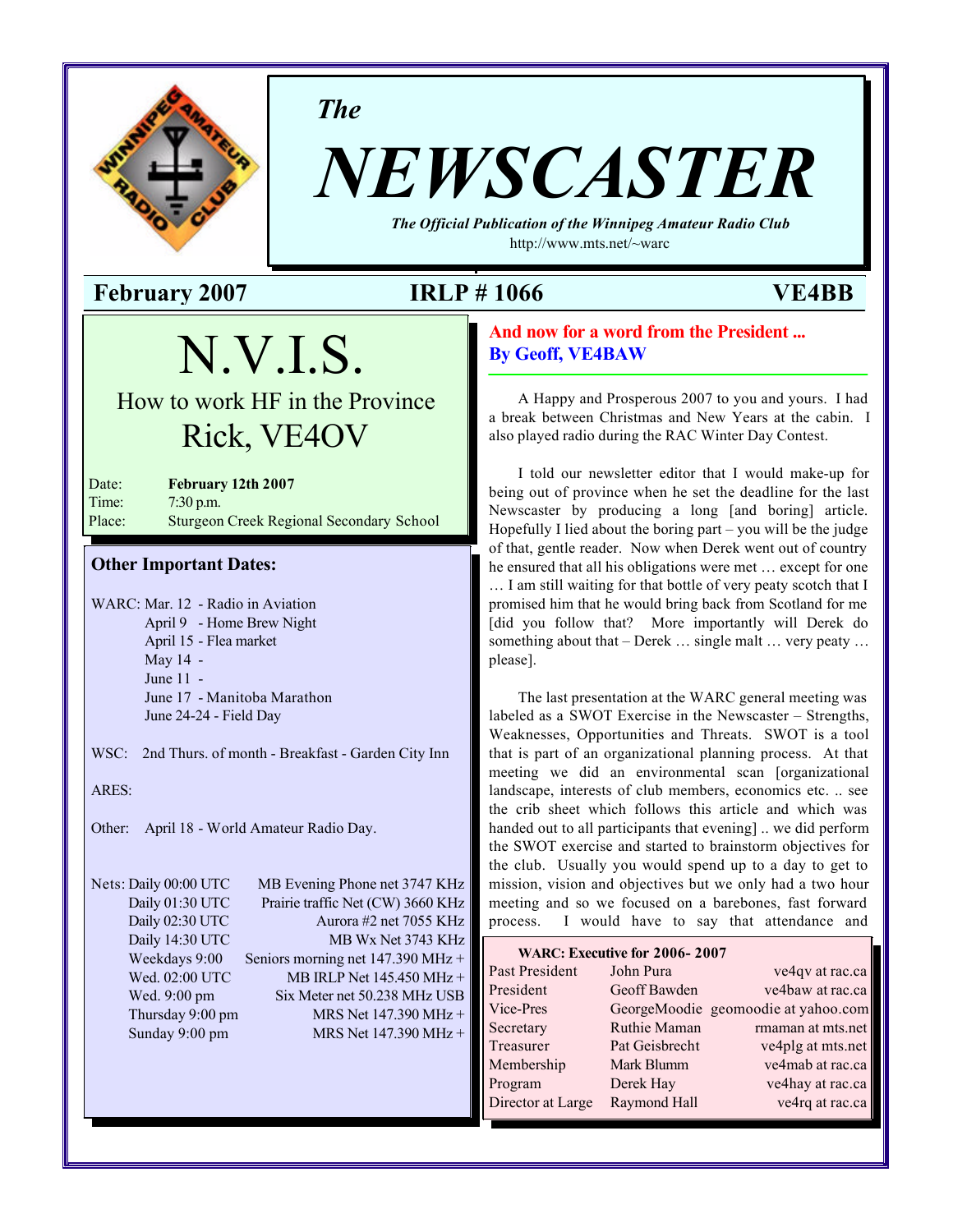participation was good and the input received was credible and even enthusiastic and can form the basis for your Executive to do some planning. The results of this planning will be articulated, discussed, and validated [or not] at a general meeting.

As I write this I am sitting in my radio shack with the sheets and notes from the meeting stuck up on the walls. They reveal the output of a meeting of dedicated, intelligent and engaged people. It will take a number of hours to analyze and synthesis the information that was generated that evening and any comments that I may make here are only preliminary. The purpose of this article is to document that evening for future analysis and discussion.

Why bother to plan? WARC has a robust and successful annual action plan including two flea markets, a field day, the Marathon, regular meetings, has a bank account, and there is a persistent core of members that keep the wheels moving. WARC has only one target or project that is not reoccurring in any current year – the RAC annual meeting and accompanying Hamfest in June of 2008. In my view one should always have a plan – even if you have to depart from it from time to time. If you don't have a destination how do you know that you ended up where you wanted to go?

One of the things that I noted at the meeting was that while WARC had a competent set of by-laws there was no objective or purpose formally established for the club. MRS, ARES, WSC, UMAR, etc. have focused purposes more or



less [mostly more] which are clearly articulated while WARC has no formal objectives. There is no sin in that and if after reasoned exploration no collective desire to establish a plan then no problem, no problem at all.

There are quite a number of clubs in Manitoba, in fact a great many clubs given the actual number of certified amateurs and many amateurs are members of one or more clubs and organizations. I am a member of at least four in Manitoba … WARC, MRS, ARES and MARM. We documented the clubs: WARC, ARES, MRS, Winnipeg Senior's Club, UMAR, Pathfinders and a second [unnamed] Philippine club, the "dead" DX club, Satellite Interest Group, clubs in Brandon, Dauphin, Interlake, Beausejour, Pinawa, Portage, and perhaps more. At the national level there is RAC, CLARA and in the US, ARRL. The larger organizations have defined objectives [I am thinking of MRS, ARES, Seniors, MARM, in particular].

Some early observations: Diversity is a major WARC theme – the club is composed of a range of competent, interesting, personable and supportive people. Interests are diverse – DX, satellite, public service, IRLP, antennas, homebrew, APRS, contesting, digital, rag chewing, CQing, social involvement, electronics, gadgets, education, betterment of the hobby, recruitment [club and amateur radio], profiling amateur radio to the public, CW, F and SSTV, foxhunting, QRP, QRO, Echolink, [and probably more – we didn't have much time]. As part of an environmental scan we learned that there were about 1000 certified amateurs in Manitoba, 600 in Winnipeg with 122 being members of the club, economics are on our side – radios have never been cheaper or more capable. The club has many strengths; WARC is an established club with a long history, there is a core of competent members that manage the robust annual events undertakings such as the flea market, Field Day, Marathon, monthly meetings, Newscaster, Christmas Party, there is a regular cash flow resulting in cash on hand, the club encompasses a broad range of interests and activities [the diversity thing – its also a weakness]. There are some reported weaknesses; limited strategic thinking, increasing age of the members, lax executive development, limited publicity and public profile, the club is in a rut, no financial plan or objectives, lack of key performance indicators which inform decisions [e.g. financial or membership targets], lack of trend data on membership and amateur radio certification, inactive members, regulations which limit towers, lack of focus [the diversity thing]. There are opportunities; develop incentives for members to attend meetings, develop a clubhouse and active station, provide ongoing education function, determine appropriate age cohort to influence an interest in amateur radio, joint meetings with other clubs [MRS was mentioned], grow membership, advertise the club and amateur radio by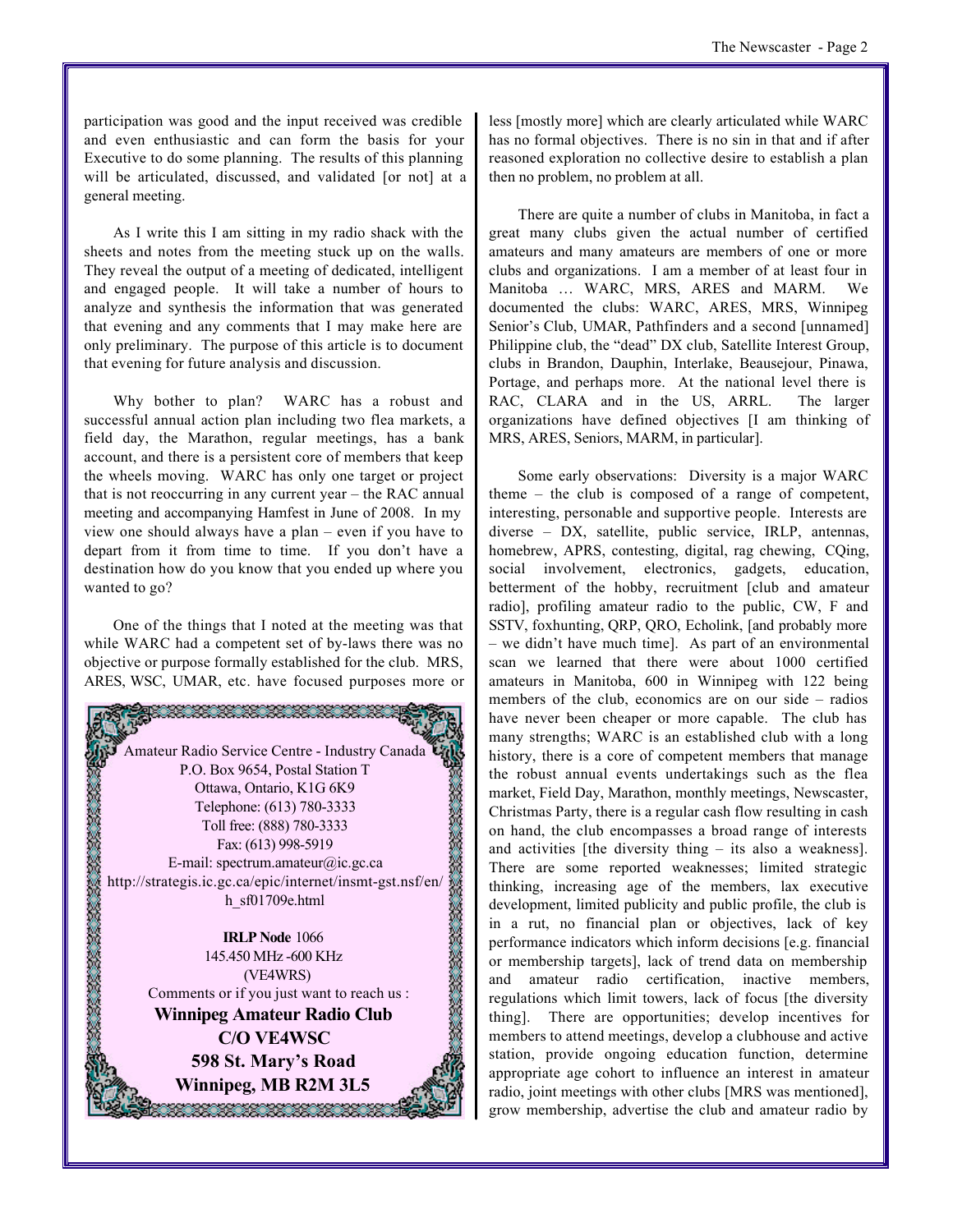public service announcements, perform public demonstrations of amateur radio at public events or in the mall, access the inactive members list and engage past members, undertake a survey of members. What about Threats? The lack of young members was viewed as a threat to the future of the club and amateur radio although in an interesting survey of members present there seemed to be a history of an early exposure to amateur radio followed by a commitment later in life – that in youth there are a great many distractions but later in one's thirties or better the interest reached fruition, a low member's participation rate, small pool of interested people to recruit from, low general public knowledge or support of amateur radio, a plethora of technologies which allow for long distance communication.

Some objectives were proposed; establish a clubhouse, grow membership, establish a financial plan, more professional speakers at meetings even if an Honorarium is required.

Ok, the above was the input recorded at the meeting and I wanted to share the information with you gentle reader… subsequent to the meeting I received an email from Dave Rosner [ve4dar] outlining his thoughts … I have taken the liberty of including his email with this article.

The Executive will review the info at its next meeting and a plan with options will be developed and presented at a future general meeting. Have patience.. it may be a meeting or two down the road but we will report back to the club and have a discussion or perhaps even a lively debate. If you have any comments that you would like to add please e-mail me at ve4baw@rac.ca.

And now for something completely different. Its time to start thinking about one of those annual events – the Marathon. "Once more into the breach dear friends…" the usual suspects from last year are banding together to organize amateur's contribution to the 2008 Marathon. Lessons were learned last year that will be applied to this year. I will be bringing in registration forms to WARC and ARES meetings. The forms will make it easier for the organizing team to get the job done.

Don't forget to pen in your calendar that June 17th is Father's Day and the Marathon. [Derek, its time to add it to the Newscaster's Calendar].

Have a great month and see you in February!

# **Marathon ….. your first notice for 2007! By Geoff, VE4BAW**

The Marathon is now just less than six months away and the countdown begins! The Marathon Team is coming together again. John Foster [ve4jnf] is ready to collect your name and prepare the 2007 roster, Albert Sousa [va4as] is ready to perform his desktop publishing magic and Don Gerrard [ve4dwg] is updating our Access Data Base to track all the willing volunteers. As I have indicated at various meetings we want to ensure that our information about the volunteers is accurate and we are asking that you fill out a form to ensure that we have your correct contact information, that we know your t shirt size and where you want to volunteer. Please make it easy for your hard working volunteer team, add your call sign to the form and send your completed form to myself or John Foster. The form was originally developed by the Marathon Organization itself … please tell us whether we can share your completed form with the Marathon Organization. My email address is ve4baw@rac.ca.

# **Semi- Annual WARC Flea Market**

 $\frac{0}{0^9}$ 

ွင့္ ၂၀၁၀ ၂၀၁၀ ၂၀၁၀ (

**Ceccc** 

# **April 15, 2007 Heritage Victoria Community Club 950 Sturgeon Rd.**

Vendor doors open at 9:00 am Buyers doors open at 10:00 am Door prize draws 11:30 am

း၀ႏွင့္ ႏွင့္ ၁၀၀ (၂၀၀၄) ၁၀၀၄ (၂၀၀၄) ၂၀၀၄ (၂၀၀၄) ၁၀၀<br>၁၀၀၄ (၂၀၀၄) ၁၀၀၄ (၂၀၀၄ (၂၀၀၄) ၁၀၀၄ (၂၀၀၄ (၂၀၀၄) ၁၀၀

\$3.00 Entrance fee Tables are \$5.00 for WARC members, \$10.00 for non-WARC members and commercial

Boood<br>Doood Dick ,VE4HK is the Coordinator. If you would like to volunteer for various jobs please contact him.

> Ruth VE4XYL and Tom VE4SE will be selling tables, please contact them at 837-6915 or at 605 Bruce Ave.

> > ,OO,

,OQ

 $\circ$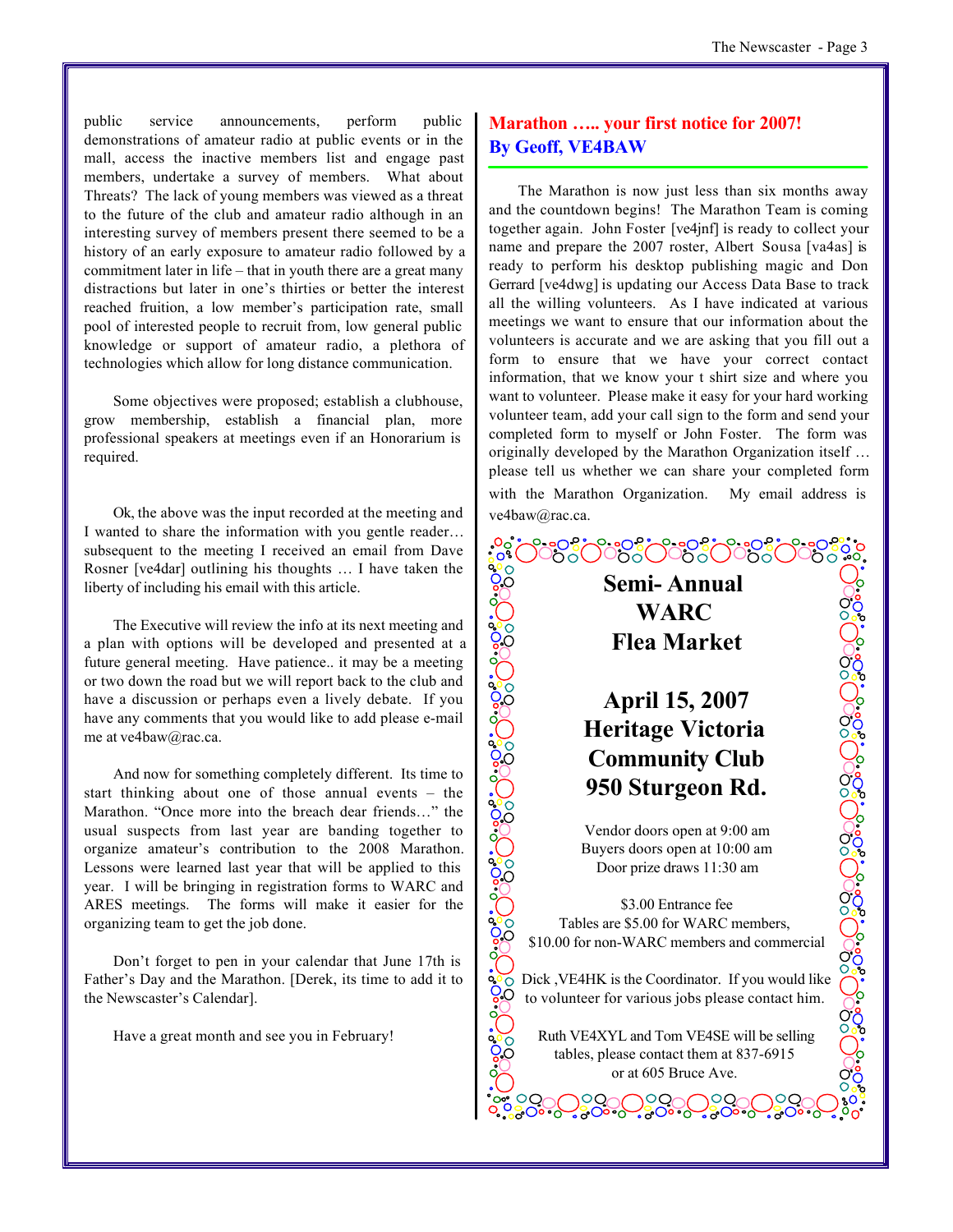# **Minutes for December 11th, 2006 Submitted by Ruthie, VE4CRS**

32 members in attendance - Introductions followed.

No minutes from Xmas party. Geoff thanked members who made Xmas party successful and all who attended. Special thanks to Ruth VE4XYL and her team.

#### *Treasurer's Report*

Bank Balance as of Dec. 31, 2006: - \$6534.22. Insurance in Reserve: - \$500.00

#### *Flea Market*

Spring Flea Market: - April 15, 2007 at Heritage Victoria Community Club. Ruth VE4XYL is taking money for tables. Reserve early!

#### *Marathon*

Volunteer data base is being updated.

#### *Education*

Coming this coming Saturday a condensed course is commencing for 6-7 electrical students from Red River College. The electrical part of the course is being omitted. Kent VE4KEH.

#### *Satellite Group*

Stefan VE4NSA is putting together a course for Win-Cube at Maples High School. He is looking for volunteer instructors.

#### *2008 Ham Convention*

Volunteers are needed for committees. Already working on programs and arrangements. Get in touch with Derek VE4HAY. Convention date is weekend of Aug. 8, 2008.

#### *Newscaster*

Derek VE4HAY is looking for articles. Please submit!

#### *DXpedition*

DU7RG, DXpedition starting Jan. 15. VE7CT will be there. It's split up between 3 Islands, a rare station. Will be concentrating on North America!

#### *ARES*

Looking for volunteer operators for the following: Sled Dog Races, 3,4 FEB approx 0830 - 1600 hrs. Klondike Derby 3,4 MAR approx 0830 - 1630 hrs.

Opening for a WPGARES member in good standing to attend the Winnipeg Emergency Management or WEM Course 16-18 JAN, 0830-1630h. A member booked has to withdraw. Tom VE4HQ and Rolf VE4VZ will be attending.

#### *Presentation*

SWOT Exercise:

### *Environmental Scan*

Organizational Landscape; Interest; Population; Economic Conditions; Annual Events (yearly plan)

Identify strengths, weaknesses, opportunities and threats. State vision, mission, objectives and multi-year plan. Led by Geoff VE4BAW

- In our by-laws, no stated purpose. What is the purpose of our club? Member participation from the floor is encouraged.

Most of the Amateur Radio Clubs in Manitoba have an environmental plan, a purpose. Purpose of various Winnipeg clubs were noted as well as other clubs in Manitoba.

WARC has a robust plan as follows: 2 Flea Markets per year; Field Day; Marathon; Xmas Party; Home Brew Night; monthly meetings with educational programs; monthly Newscaster; Education/Training program.

Member participation commented on WARC and ARES activities. Suggestion: - membership survey with prize.

### *The following interests were identified:*

DX; Satellites; IRLP; Public Service; Contesting; Digital; APRS; Ragchewing; Socializing/Fellowship; Electronics; Education/Betterment of Hobby; Gadgets; Publicizing; Recruitment; CW; ATV; CQing; Fox Hunting; QRP; Echolink;

#### *Concerns:*

 – people complain but don't want to participate; no publicity, no recruitment, no course advertising; Amateur Radio isn't publicized; sameness, no new hams; community is aging; youth not attracted to Amateur Radio nor to WARC; technology advance is competing; have gotten away from basic purpose of hobby; regulations re antennas, etc. discouraging; young adult perception = GEEK; inactive members;

#### *Interest:*

 - club is for general interest; display and publicize; Win-Cube; market through today's technology;

Population: - Over 1000 Amateurs in MB. WARC membership to date  $= 122$ .

#### *Strengths identified:*

 - established organization with long history; successful semi-annual Flea Markets; some productive committees; common interests; wide scope and knowledge in amateur radio and life professions; self-actualizing; diverse; committed to membership through Newscaster; good participation;

#### *Weaknesses identified:*

 - no strategic thinking/planning; declining/aging membership; members on periphery; not enough participation; shadow members; lax in membership development; lax in executive development; no publicity committee; core member burn-out; no financial plan; no fan-out list;

#### *Opportunities:*

 - dollars available; establish incentive for bringing in new members; incentive for attending meetings; youth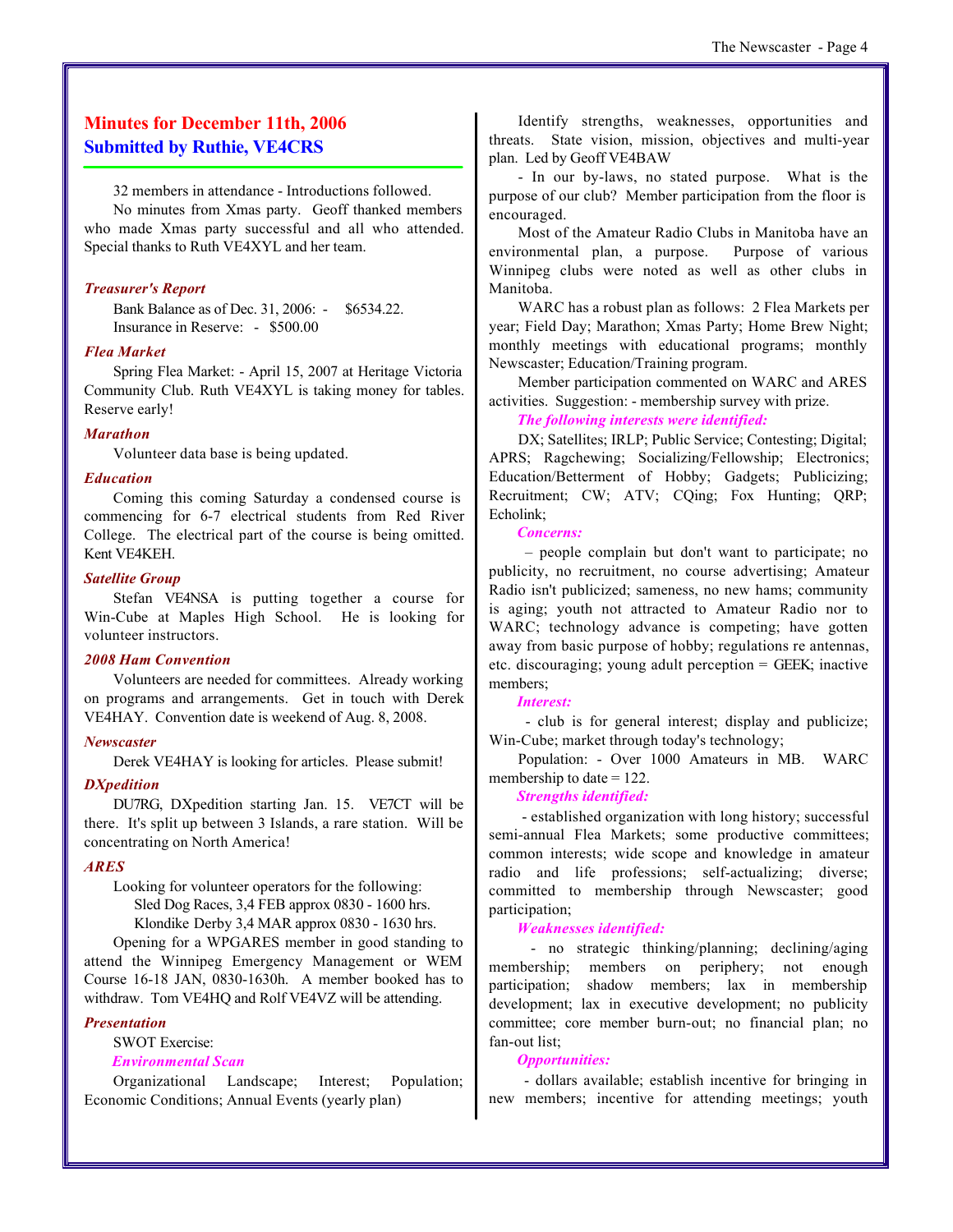education project and Win-Cube project; draw for all members even if not at meeting; joint meetings with other clubs; clubhouse and active station; income/cash flow to support incentives; find appropriate cohort; exposure;

3 steps exposure to Amateur Radio: - a) target groups – hands on demonstrations – teams ready to go; b) course – introduction to Amateur Radio; c) basic or foundation course.

#### *Threats:*

 - low number of new Amateurs, especially younger than 25; new hams not active in WARC; competing interests: technology and other hobbies; refract ring; targeting wrong youth groups; doing same thing all the time;

#### *Objectives*

\* Change sameness – review annual activities

- \* Introduce Amateur Radio to school children
- \* Have young kids teaching young kids (role models)
- \* Membership development plan
- \* Financial Plan

**AAAAAAAAA** 

 \* More professional lecturers at our meetings in electrical field. Honourarium.

\* 5 year plan – clubhouse and radio station.

Meeting adjourned at 2145 hrs. SWOT not completed. Executive will sit down with suggestions and come up with a plan for membership. Can be continued at upcoming meeting.

50/50 draw: Pat VE4PLG. Membership draw: Geoff VE4BAW

Did you received this newsletter via the postal service?

# Do you have an e-mail account?

Would you like to have the newsletter delivered right to your desktop in glorious colour along with bones material, and web links to articles

Then please send an email to Mark, ve4mab@rac.ca and we will switch you over to the electronic version of the newsletter.

# **IRLP Help wanted By Derek, VE4HAY**

The Winnipeg Amateur Radio Club and the Manitoba Repeater Society have jointly put up the IRLP system on the VE4WRS repeater. The joint project is to be MRS supplying the radio side of things and WARC supplying the Computer & internet side of the operation, with the two groups coming together by a wire on the passing of the audio. While this sounds great on paper, in reality is has not been. WARC started out with proper intentions, but fell short when the person involved back off the project and MRS took up the slack. MRS is no requesting that someone from the WARC membership would volunteer to take over the administration of the IRLP system.

Administrative duties for the site include but are not limited to, login procedures, audio alignment procedures, and other basic file management pertaining to IRLP. Technical background is best but as Amateurs most of us qualify here.

- Basic computer skills are required by anyone who wants to be the administrator.
- ability to run remote login software at home on a secure network/system. SecureCRT is recommended.
- ¸ command line entry and GUI Linux in particular Red Hat-9+
- ability to maintain strict security with passwords, IP addresses, etc.
- some experience setting audio levels, FM deviation, and some knowledge of repeater setup and maintenance.
- Someone that our host site will allow physical access to the secure VE4WPG site

Participants should have at least some of the above qualifications. Keep in mind that once the access passwords are given out anyone with remote access has the capability of changing audio characteristics of the IRLP system, changing passwords, modifying audio files (IDs), and timers for basic repeater function.

Those of us who are members of both clubs should contact the WARC executive if they are interested in being the potential IRLP system administrators. MRS will arrange with Dale, VE4DRC for access and training information.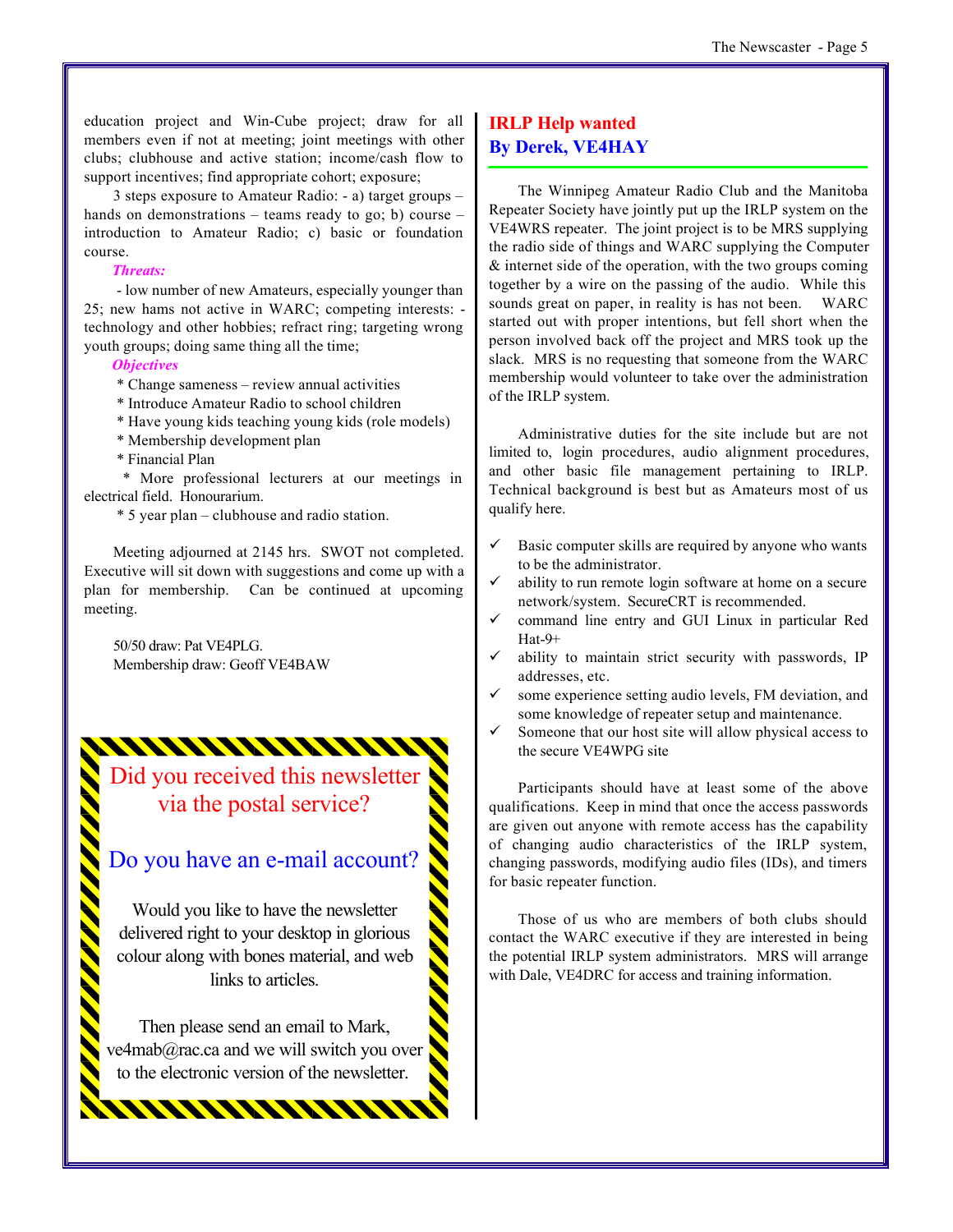# **Calendar**

|  | ebruar |  |
|--|--------|--|
|--|--------|--|

| r coruury                                     |       |        |
|-----------------------------------------------|-------|--------|
| 10 meter NAC<br>CW/SSB/FM/DIGI                | 1800Z | Feb 1  |
| Vermont QSO Party                             | 0000Z | Feb 3  |
| 10-10 Int. Winter Contest<br><b>SSB</b>       | 0001Z | Feb 3  |
| <b>AGCW Straight Key Party</b><br>CW          | 1300Z | Feb 3  |
| Minnesota QSO Party                           | 1400Z | Feb 3  |
| <b>YLRL YL-OM Contest</b><br>CW               | 1400Z | Feb 3  |
| Delaware QSO Party                            | 1700Z | Feb 3  |
| And                                           | 1300Z | Feb 4  |
| <b>RTTY</b><br>Mexico RTTY International      | 1800Z | Feb 3  |
| North American Sprint<br><b>SSB</b>           | 0000Z | Feb 4  |
| <b>ARCI Fireside SSB Sprint</b><br><b>SSB</b> | 2000Z | Feb 4  |
| RSGB 80m Club Championship<br><b>SSB</b>      | 2000Z | Feb 5  |
| <b>ARS</b> Spartan Sprint                     | 0200Z | Feb 6  |
| CQ WW RTTY WPX Contest<br><b>RTTY</b>         | 0000Z | Feb 10 |
| Asia-Pacific Spring Sprint<br>CW              | 1100Z | Feb 10 |
| <b>KCJ</b> Topband Contest                    | 1200Z | Feb 10 |
| <b>Dutch PACC Contest</b>                     | 1200Z | Feb 10 |
| Classic Exchange (CX)<br>AM/SSB               | 1400Z | Feb 10 |
| YLRL YL-OM Contest<br><b>SSB</b>              | 1400Z | Feb 10 |
| Louisiana QSO Party<br>CW/SSB                 | 1500Z | Feb 10 |
| British Columbia QSO Challenge                | 1600Z | Feb 10 |
| FISTS Winter Sprint                           | 1700Z | Feb 10 |
| RSGB 1st 1.8 MHz Contest<br>CW                | 2100Z | Feb 10 |
| North American Sprint<br><b>CW</b>            | 0000Z | Feb 11 |
| Classic Exchange (CX)<br>AM/CW/SSB            | 1400Z | Feb 11 |
| <b>ARRL School Club Roundup</b>               | 1300Z | Feb 12 |
| <b>SKCC</b> Sprint<br>CW                      | 0000Z | Feb 14 |
| NAQCC Straight Key/Bug Sprint<br><b>CW</b>    | 0130Z | Feb 14 |
| <b>AGCW Semi-Automatic Key</b><br>CW          | 1900Z | Feb 14 |
| RSGB 80m Club Championship<br>Data            | 2000Z | Feb 14 |
| <b>ARRL Inter. DX Contest</b><br>CW           | 0000Z | Feb 17 |
| YLISSB QSO Party<br>CW/SSB                    | 0000Z | Feb 17 |
| SSA Månadstest nr 2<br><b>SSB</b>             | 1400Z | Feb 18 |
| CW<br>SSA Månadstest nr 2                     | 1515Z | Feb 18 |
| Run for the Bacon QRP Contest                 | 0200Z | Feb 19 |
| RSGB 80m Club Championship<br>CW              | 2000Z | Feb 22 |
| <b>Russian PSK WW Contest</b>                 | 2100Z | Feb 23 |
| CQ 160-Meter Contest<br>SSB                   | 0000Z | Feb 24 |
| <b>REF Contest</b><br><b>SSB</b>              | 0600Z | Feb 24 |
| <b>UBA DX Contest</b><br>CW                   | 1300Z | Feb 24 |
| Mississippi QSO Party<br>CW/SSB               | 1500Z | Feb 24 |
| <b>OMISS QSO Party</b><br><b>SSB</b>          | 1500Z | Feb 24 |
| North American QSO Party<br><b>RTTY</b>       | 1800Z | Feb 24 |
| High Speed Club<br>CW                         | 0900Z | Feb 25 |
| And                                           | 1500Z | Feb 25 |
| North Carolina QSO Party                      | 1700Z | Feb 25 |
| <b>CQC Winter QSO Party</b><br>CW/SSB         | 2200Z | Feb 25 |
|                                               |       |        |

| 10 meter NAC CW/SSB/FM/Digi                 | 1800Z        | Mar 1  |
|---------------------------------------------|--------------|--------|
| <b>ARRL Inter. DX Contest</b><br><b>SSB</b> | 0000Z        | Mar 3  |
| Wake-Up! QRP Sprint                         | 0400Z        | Mar 3  |
| And                                         | 0430Z        | Mar 3  |
| And                                         | 0500Z        | Mar 3  |
| And                                         | 0530Z        | Mar 3  |
| <b>RTTY</b><br>Open Ukraine                 | 2200Z        | Mar 3  |
| And                                         | 0000Z        | Mar 4  |
| And                                         | 0800Z        | Mar 4  |
| DARC 10-Meter<br>Digital                    | 1100Z        | Mar 4  |
| RSGB 80m Club<br>Data                       | 2000Z        | Mar 5  |
| <b>ARS</b> Spartan Sprint                   | 0200Z        | Mar 6  |
| <b>AGCW YL-CW Party</b>                     | 1900Z        | Mar 6  |
| Pesky Texan Armadillo ChaseCW               | 0400Z        | Mar 8  |
| RSGB Commonwealth                           | 1000Z        | Mar 10 |
| <b>AGCW QRP Contest</b>                     | 1400Z        | Mar 10 |
| Oklahoma QSO Party                          | 1400Z        | Mar 10 |
| And                                         | 1400Z        | Mar 11 |
| EA<br>PSK31                                 | 1600Z        | Mar 10 |
| DIG QSO (10 & 20 m)<br>SSB                  | 1700Z        | Mar 10 |
|                                             |              | Mar 11 |
| And 80M SSB                                 | 0700<br>1100 |        |
| And 40M SSB                                 |              | Mar 11 |
| CW<br><b>SOC Marathon Sprint</b>            | 1800Z        | Mar 10 |
| North American Sprint<br><b>RTTY</b>        | 0000Z        | Mar 11 |
| All<br>Idaho QSO Party                      | 0000Z        | Mar 11 |
| <b>UBA Spring Contest</b><br>CW             | 0700Z        | Mar 11 |
| Oklahoma QSO Party (2)<br>All               | 1400Z        | Mar 11 |
| <b>NSARA Contest (1)</b><br>CW/SSB          | 1600Z        | Mar 11 |
| Wisconsin QSO Party                         | 1800Z        | Mar 11 |
| <b>SKCC</b> Sprint<br>CW                    | 0200Z        | Mar 14 |
| <b>CW</b><br>RSGB 80m Club                  | 2000Z        | Mar 14 |
| <b>SARL VHF/UHF Contest</b>                 | 1600Z        | Mar 16 |
| And                                         | 1600Z        | Mar 17 |
| 10-10 Int. Mobile Contest                   | 0001Z        | Mar 17 |
| <b>BARTG</b> Spring<br><b>RTTY</b>          | 0200Z        | Mar 17 |
| <b>Russian DX Contest</b>                   | 1200Z        | Mar 17 |
| <b>DARC HF-SSTV Contest</b><br><b>SSTV</b>  | 1200Z        | Mar 17 |
| AGCW VHF/UHF<br>144                         | 1600Z        | Mar 17 |
| And 432                                     | 1900Z        | Mar 17 |
| CW/SSB<br>CLARA & Family HF                 | 1700Z        | Mar 17 |
| Virginia QSO Party                          | 1800Z        | Mar 17 |
| <b>UBA Spring Contest</b><br>6m             | 0700Z        | Mar 18 |
| SSA Månadstest nr 3<br>CW                   | 1400Z        | Mar 18 |
| <b>ARCI HF Grid Square Sprint</b>           | 1500Z        | Mar 18 |
| 9KCC 15m-Contest<br>CW/SSB                  | 1600Z        | Mar 18 |
| SSA Månadstest nr 3<br>SSB                  | 1615Z        | Mar 18 |
| Run for the Bacon QRP                       | 0100Z        | Mar 19 |
| NAQCC Straight Key/Bug                      | 0030Z        | Mar 22 |
| RSGB 80m Club<br>SSB                        | 2000Z        | Mar 22 |
| CQ WW WPX<br>SSB                            | 0000Z        | Mar 24 |
| <b>QRP</b> Homebrewer Sprint                | 0000Z        | Mar 26 |
|                                             |              |        |

*March*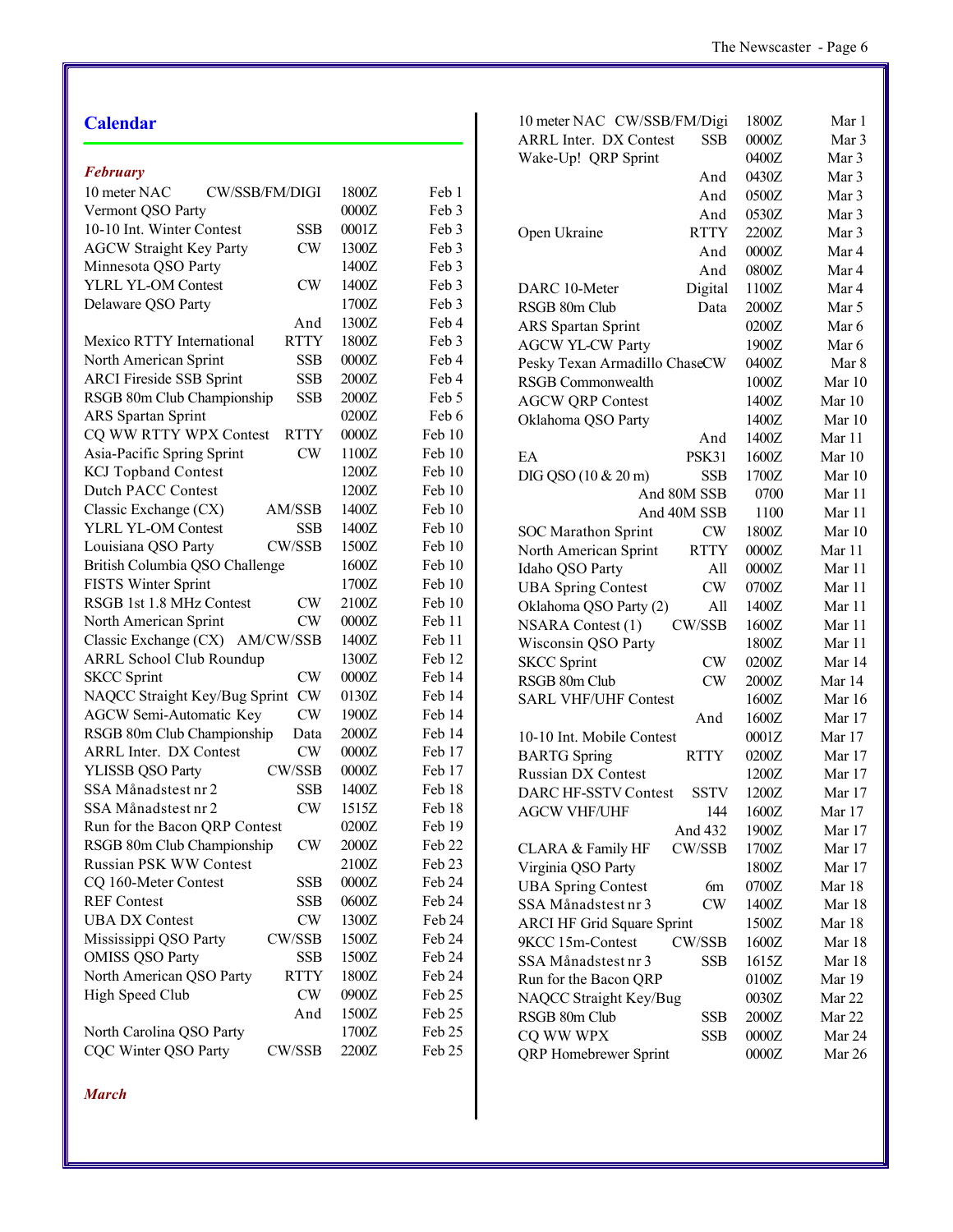# **Ideas for WARC 2007 By David VE4DAR**

This is like a "straw man"; a collection of ideas for your consideration. The purpose is to discuss the ideas, bash them about; accept them, change them or reject them with no harm done nor offense taken. I hope there's something useful herein.

#### *1. Committee structure for WARC*

A committee can provide a venue for activity. Rather than just being a passive recipient of WARC's services, a member can get more involved. Through committee work a member could develop some organizational and leadership skills. After being a committee chair, a member could join the Executive Committee. A new member might choose involvement in a committee as a way to become integrated into the Club and to learn more about our hobby. Through the committee structure, responsibility and work is shared. The whole burden isn't on one person.

#### *2. Membership Committee*

Chaired by the Membership Chairman on the Executive, this committee is intended to recruit new members and retain existing members. New members need to be welcomed into the club officially. Perhaps an existing member can "host" a new one. Perhaps the committee can develop a check list to ensure all points are covered. For example, introduction to the Executive; provided with introductory handout (eg. list of main events during year); given copy of Club's constitution. New member can be encouraged to participate in one of the committees.

#### *3. Publicity Committee*

Doesn't require Executive chair; can be chaired by ordinary member.

Opportunities for hobby photographers to contribute.

This is a year-round committee with these functions:

Works with Newscaster Editor and other media representatives to inform the public about our hobby and specific activities/achievements of WARC.

Develop/update WARC brochure for new members

Publicize at least these events: Field Day, Flea Market, monthly program

This includes making announcements on the Nets and at meetings of other clubs.

#### *4. Field Day Committee*

WARC manual already exists for this activity

*5. Flea Markets Committee*

If no WARC manual for this exists, ask Ruth VE4XYL for her notes and advice.

#### *6. Training Committee*

This important activity requires an Executive chair. I think this is a good role for the VP.

The current Training Committee Chair (and Chief Instructor), Kent VE4KEH, might be willing to have a Co Chair, especially if this committee's activity and role expands.

Goal A: Create a pool of new amateur radio operators from which to recruit WARC members.

Interest persons (preferably Youth) in our hobby by placing relevant articles in local papers by placing and staffing booths in shopping malls, at community events by connecting with a specified number of schools/youth groups each year to offer demonstrations of several operating modes (see below)

Graduates in three steps:

a. Set up 4 different operating stations. Divide class into 4 groups. Groups spend 15 minutes at each station, then move to the next station. Short talk; then chance to try handheld, CW, IRLP, HF if signals OK or digital mode. Handout provided to each participant.

b. Introduction to Amateur Radio.  $3 - 5$  short sessions to give overview of hobby. Teach phonetic alphabet in one session.

c. Basic Course or Foundation Course. These will be a little shorter than usual because students will already have had some training as above.

Goal B: Develop and sharpen the amateur radio skills of members

By working with the Program Chair to have at least one (for example), antenna building workshop per year

By working with the Field Day Committee to ensure some instruction is given to new hams on:

how to raise a tower/antenna safely

how to set up a generator including proper grounding.

Note: I have concern that if activities such as these aren't "scheduled", the same persons do these activities year after year, and few skills are passed on.

#### *7. Finance Committee*

Chaired by the Treasurer. Prepare annual budget. Help to collect/manage money at Flea Markets and other events. Develop and work on fund-raising activities if required.

#### *8. Program Committee*

Chaired by Program Chair. Develop and work on programs at WARC meetings, and at other times/events.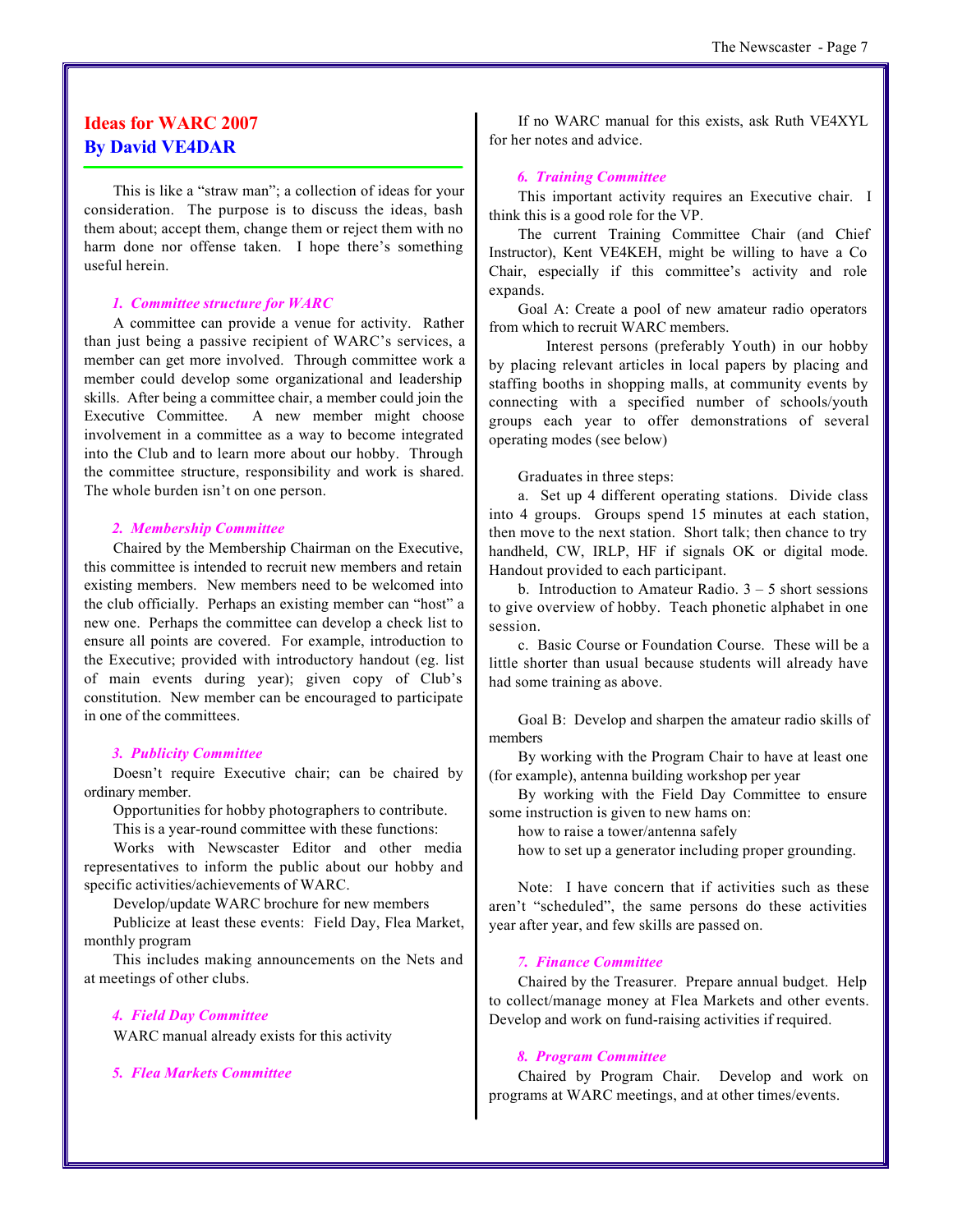## **News from the Net**

#### *Ham Meeting Speaker Database*

Radio Amateurs of Canada is compiling a list of volunteer guest speakers for clubs or ARES units within their own area, to speak on any Amateur Radio, ARES or related topic. Those responding will have their names and information added to a speaker pool list which will be made available to their respective Section Manager. Clubs or ARES groups requiring a speaker will obtain information from the list through their SM, so that the club or group may contact the speaker directly. Willing volunteers should forward their contact information and areas of speaking expertise to the RAC Vice President for Field Services by email at ve3bdb@sympatico.c Full details appear in the January/February issue of TCA.

*(ed: This will be a great help for any Hamfest or convention in the future)*

#### *RAC HF Band Planing Review*

The HF BandPlanning Committee has been reactivated, under the chairmanship of well known contester and TCA columnist, Bob Nash - VE3KZ. If you have issues or questions in this area, please contact your regional representative on this committee. The committee members are: John Conner (VE3TG), Don Moman (VE6JY), Gus Samuelson (VO1MP), Rob Kaufmann (VE4GV) and Mel Martin (VE2DC). *-- RAC*

#### *Restructuring of Amateur Radio in Canada*

The Report on the Restructuring of Amateur Radio in Canada has been completed and presented to RAC's Board of Directors. It was accepted and will, on approval of the Board, be posted to RAC's WEB site. You will be able to download a .PDF copy of the full report as well as a Power Point summary which you will find suitable for presentation at club meetings. Both contain a summary of the data collected as well as recommendations based on this data. *-- RAC*

#### *US going Code Free*

RAC members and Canadian amateurs are invited to go to URL [<http://arrl.org/fcc/morse/>](http://arrl.org/fcc/morse/) to read of FCC's notice "deleting any Morse code examination for United States Amateur Radio Licence applicants that would go into effect Friday Feb. 23/07. ARRL cautions that this date is tentative, pending official confirmation and publication. RAC President Earle Smith VE6NM attended the ARRL Board of Directors meeting Jan 19-20/07 and reports that attendees there were very positive about this announcement, anticipating an increase in the number of US amateurs becoming active on HF phone after Feb 23. *-- RAC*

# **IRLP Update By MRS Technical Committee**

First; the phone patch is now back up and running. Access codes and operating routine are as they were before. The phone patch takes precedence over the IRLP functions.

-The audio properties are a bit different for signals coming from the internet side of the IRLP. The speaker output of the computer has a lower impedance rating than the circuit to which it is connected causing the high end of the audio spectrum to be a bit enhanced. We plan on installing a matching system so the sound card will see an 8 ohm load which should improve the audio quality.

-The IRLP disable/enable during phone patch access will be different. We are able to use a signal from the phone patch to put the IRLP system in "standby" and re-enable it as soon as the phone patch hangs up. This eliminates the need for the 9 minute timer we were using before. This change also causes remote stations trying to access WRS to get a message "The node you are trying to connect to is being used locally" when they input the 1066 IRLP code. The node will not allow connects until the phone patch is ended. Please monitor the system and report any problems. There may be some glitches but we haven't found any yet.

# **Program Chair By Derek, VE4HAY**



Wow, what a great presentation

... Err workshop we had last month. Those who were there certainly know what I am talking about. For those that missed the meeting, we had a very compressed SWOT session. See the president Article on the front page for more on the meeting highlights. Needless to say the board has some work cut out for itself.

This month we will have Rick, VE4OV talking about NVIS, Near Vertical Incident Systems. Anyone in ARES, Anyone new to HF, Anyone wanting to make contact within MB, ND, MN, SD, SK NWON, on any HF band really needs to come out to this meeting. I have heard Rick talk about this before it is very educational.

Next month we will have David Silverthorne form Nav Canada talking about Aviation Radio use. Davis has been a tech with Nav Canada 25 years or so and comes with lots of experience.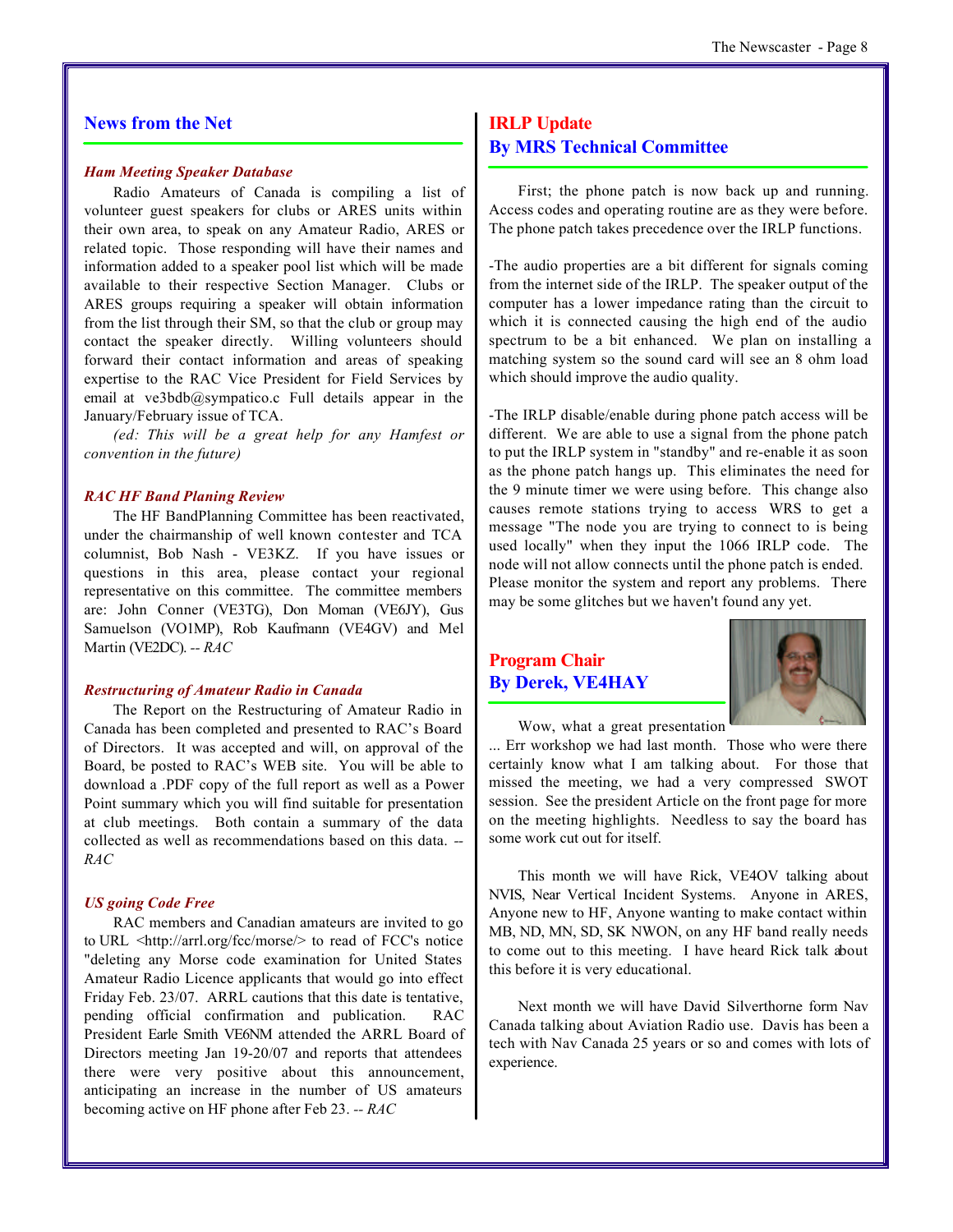## **Radio Communications Act Fine Schedule**

Extracted from the Canada Department of Justice in regards to the Radiocommunicaitons Act and fines. Disclaimer: These documents are not the official versions SCHEDULE IX (Sections 1 to 3)

RADIOCOMMUNICATION ACT

| Provision<br>of<br>Radiocom<br>municatio<br>n Act | Short-Form Description                                                                                                                           | Fine<br>$(\$)$ |
|---------------------------------------------------|--------------------------------------------------------------------------------------------------------------------------------------------------|----------------|
| 45                                                | Operate radio apparatus licensed<br>in the amateur radio service contrary<br>to the applicable standards                                         | 250            |
| 47(a)                                             | Communicate with a radio station<br>that is not licensed in the amateur<br>radio service                                                         | 100            |
| 47(c)(iii)                                        | Operate radio apparatus licensed<br>in the amateur radio service to<br>transmit music                                                            | 100            |
|                                                   | Operate radio apparatus licensed<br>in the amateur radio service to<br>transmit programming originating from<br>a broadcasting undertaking       | 100            |
| 47(c)(iv)                                         | (a) Operate radio apparatus<br>licensed in the amateur radio service<br>to transmit radiocommunications in<br>support of industrial activities   | 250            |
|                                                   | (b) Operate radio apparatus<br>licensed in the amateur radio service<br>to transmit radiocommunications in<br>support of business activities     | 250            |
|                                                   | (c) Operate radio apparatus<br>licensed in the amateur radio service<br>to transmit radiocommunications in<br>support of professional activities | 250            |
| 49                                                | (a) Demand remuneration for<br>transmitting a radiocommunication on<br>a radio apparatus licensed in the<br>amateur radio service                | 250            |
|                                                   | (b) Accept remuneration for<br>transmitting a radiocommunication on<br>a radio apparatus licensed in the<br>amateur radio service                | 250            |
|                                                   | (c) Demand remuneration for<br>receiving a radiocommunication on a<br>radio apparatus licensed in the<br>amateur radio service                   | 250            |
|                                                   | (d) Accept remuneration for<br>receiving a radiocommunication on a<br>radio apparatus licensed in the<br>amateur radio service                   | 250            |

# **WARC Spring Flea Market By Dick, VE4HK**

The days are finally getting a little longer. Spring is still a glimmer on the distant horizon. Soon enough, the snow will be gone. Now is the time when a good ham's thoughts turn to WARC Flea Market. The Flea Market will be held on Sunday, April 15, at Heritage Victoria Community Club, 950 Sturgeon Road.

Ruth VE4XYL has already sold several tables. If you have as much junque as I do, better book a table quickly. Tables are still the same popular price of \$5.00 for WARC members, and \$10.00 for non members and commercial vendors.

Admission: \$3.00 per person

Times: coffee, snacks and eyeball QSO's at 8:30 am Vendor doors open at 9:00 am Buyers doors open at 10:00 am Door prize draws 11:30 am

Talk in will be on 147.390 MHz positive offset, VE4WPG repeater

Come early to enjoy camaraderie with you friends, then join the crowd in the main hallway. You are sure to find something valuable to take home.

If you have any questions or suggestions, contact me at 256-3143,  $ve4hk@rac.ca$ , Saturday mornings at the Golden</u> Arches, or the next WARC meeting.